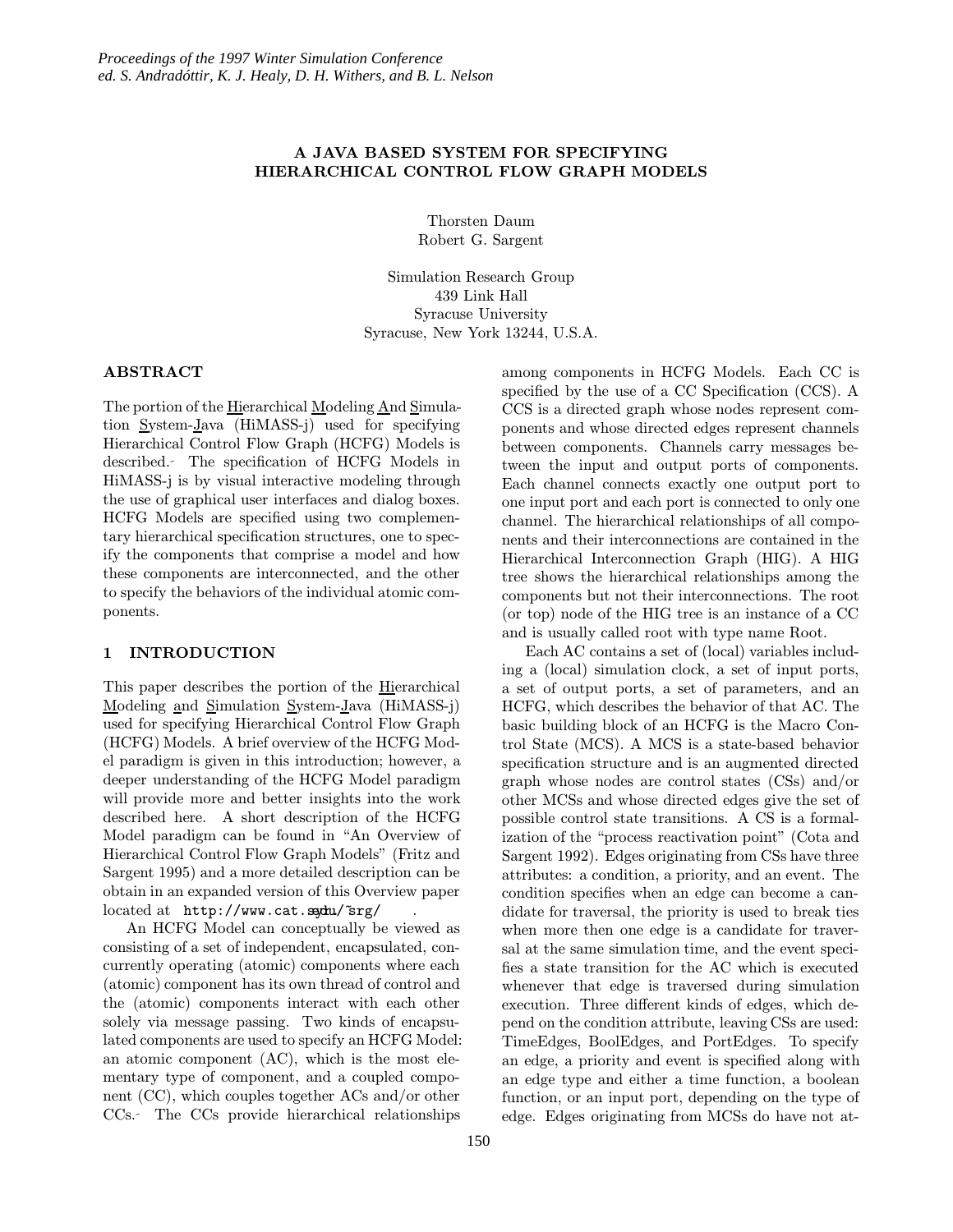tributes. Each HCFG has a point of control (POC), which moves from CS to CS to indicate the state that the HCFG (i.e., the AC) is in. An HCFG is a hierarchical organized set of MCSs (which contain all of their interconnections). An HCFG tree shows the hierarchical relationships among the MCSs but not their interconnections.

The HCFG Model paradigm supports and HiMASS-j implements the use of types and instances of model elements. The model elements are the ACs, CCs, MCSs, event routines, time delay functions, and boolean functions. The types of model elements are specified and instances of the types are used to specify HCFG Models. Libraries of the types can be established and this provides for reuse. Having libraries of types allows the "layered" approach to modeling to be used where ACs and CCs can be used for model specification if the appropriate ones are available, and if not, then the needed components can be build.

The specification of an HCFG Model requires one HIG and one HCFG for each type of AC in the model. HCFG Model specification in HiMASS-j is via visual interactive modeling (VIM) through the use of graphical user interfaces (GUIs) and dialog boxes. The HCFG model paradigm supports and HiMASS-j implements the use of experimental frames (EFs) (Zeigler 1984). The use of EFs allows the values of the parameters of the model elements, the model's initial conditions, etc. to be specified separately from the HCFG Model specification.

The HCFG model paradigm favors an "active resource" view of modeling over an "active transaction" view. Modeling from an active resource view means that the system is modeled from the point of view of the system's resources by describing the behaviors and interactions of those resources. We use the active resource view for modeling in this paper.

The remainder of this paper is organized as follows: Section 2 discusses how one specifies HCFG Models, Section 3 gives a brief description of the Java software that is used for specifying HCFG Models in HiMASS-j, and Section 4 contains the summary.

# 2 SPECIFYING HCFG MODELS

In this section we discuss how HiMASS-j can be used to specify HCFG Models. HCFG Models are specified in HiMASS-j via VIM using GUIs and dialog boxes. Our emphasis will be on specifying HCFG Models top down and from scratch, i.e., not using libraries of model elements. A simple way to specify and view HCFG Models is to use the Model Navigator dialog box. The Model Navigator contains the HCFG Model tree and is used to navigate, i.e. to move, among the model's CCs, ACs, and MCSs. The model tree consists of the HIG tree and the HCFG tree of each AC in the model. (The model tree does not show the top MCS of an HCFG since it is the internal view of an AC.) The Model Navigator containing a sample model tree is shown in Figure 1. Each node of the model tree has a symbol (defined below) to indicate the kind of model element, the instance name of the model element, and the type name of the model element given in parentheses. For example, the model tree in Figure 1 has a coupled component with instance name cc1 of type CoC. At each level of hierarchy of the model tree there is a 'switch' which when clicked either displays or discontinues the display of the lower levels of the model tree. The top node (named root unless renamed) of the model tree is always displayed and this is the HIG root (top) node.



Figure 1: Model Navigator Dialog Box

The Model Navigator has four buttons on its right; Instance opens a GUI window containing the instance of the selected model element in the model tree, Type opens a GUI window containing the type of the selected model element, and the other two buttons open dialog boxes to rename either a selected model element instance or type name. HiMASS-j has two different GUI windows: the CCS GUI window for working with the CCs of a HIG and the MCS GUI window for working with the MCSs of the HCFGs. The CCS GUI window opens if an instance of a component (AC or CC) or if a type of CC is selected; otherwise a MCS GUI window opens.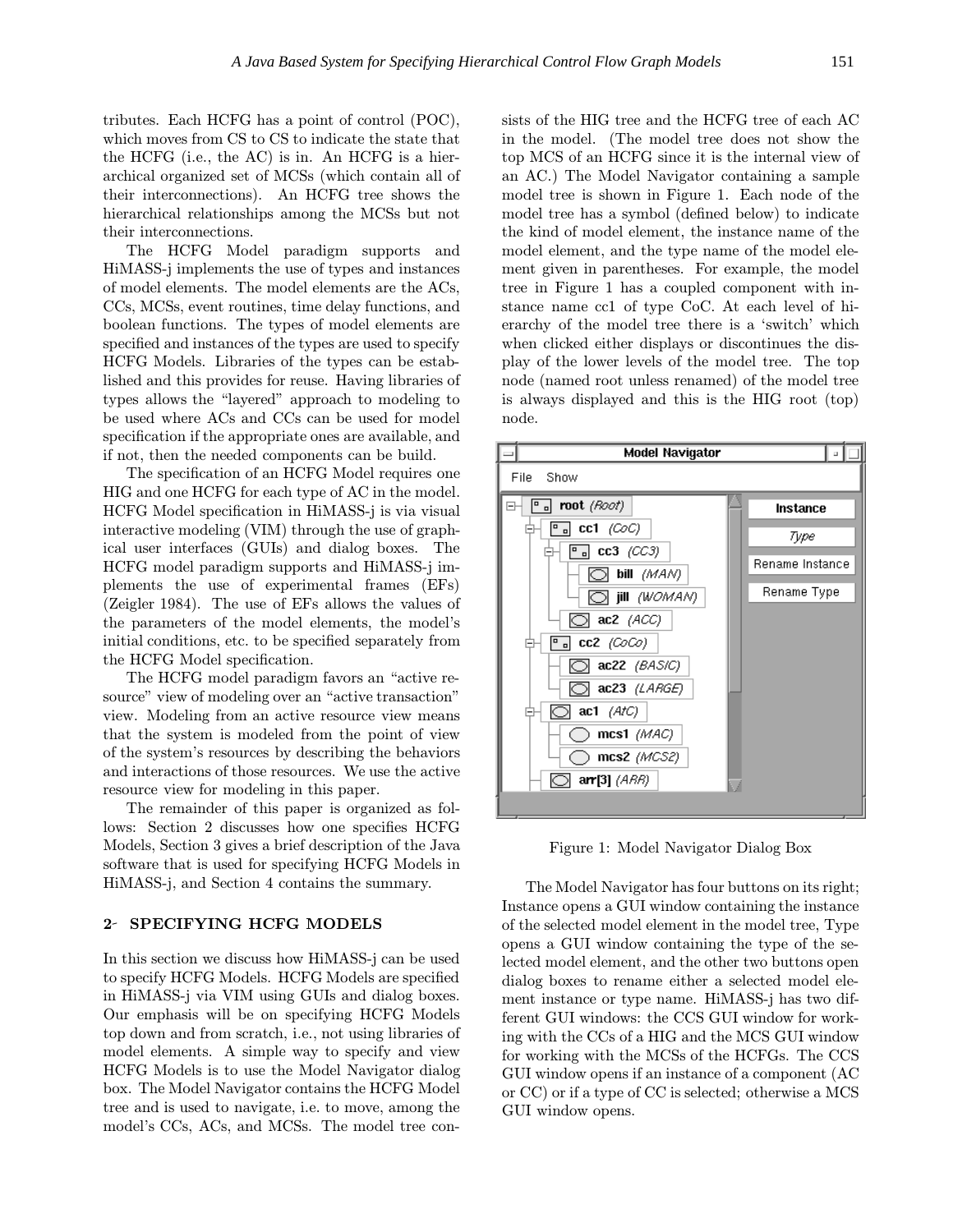

Figure 2: CCS Graphical User Interface Window

#### 2.1 HIG Specification

The first step in specifying an HCFG Model from top down is to open the Model Navigator. The model tree in the Model Navigator will contain one node which is a CC with the instance name 'root' of type 'Root'. This is the top (root) node of the model tree (and HIG tree). A modeler opens a CCS GUI window for Root by selecting the Type button while the root node is selected (highlighted). Figure 2 shows the CCS GUI window with a sample Root CC in it. (The canvas area would be blank when Root is initially opened.) Note that the type name of the CC is given at the top of the window and that there are several tool buttons on the right side of this GUI. These tools are used to either specify a CC (which contains ACs and/or other CCs), modify a CC, or change the layout of the CC on the canvas. A user selects a tool by clicking on the appropriate button, and then uses the tool in the canvas area. To create a new component, a modeler first selects the Component button and then clicks on the canvas at the desired location for the new component. A Component dialog box will open for the modeler to enter the component instance name and type name, and to select the kind of component. (A Component dialog box is similar to the Array dialog box shown in Figure 3.) In Figure 2 there are two CCs called cc1

and cc2 and an AC called ac1. Note the symbols used for these two different kinds of components and that instance names are given on the components. As new components are specified in a CC, they are automatically added to the model tree in the Model Navigator. Note how the components contained in Root CC are in the model tree in Figure 1.

In Figure 2 there are, e.g., two channels between ac1 and cc2. Channels are specified by using the Channel tool. A new channel between components is specified by first selecting the Channel tool and then clicking inside the component where the channel originates. A Port dialog box will open to enter the name of that component's new output port for connection to the new channel. Next, click inside the component where this new channel terminates. A Port dialog box will open to enter the name of that component's new input port for connection to the new channel. The new channel and the names of the new ports automatically appear.

HiMASS-j provides scaling for components, channels, and ports. A component array consists of a homogeneous array of components. (A component is equivalent to a component array of size one.) A typical element of the array is specified and shown. After the Component Array tool is selected and the mouse clicked at the desired location for the compo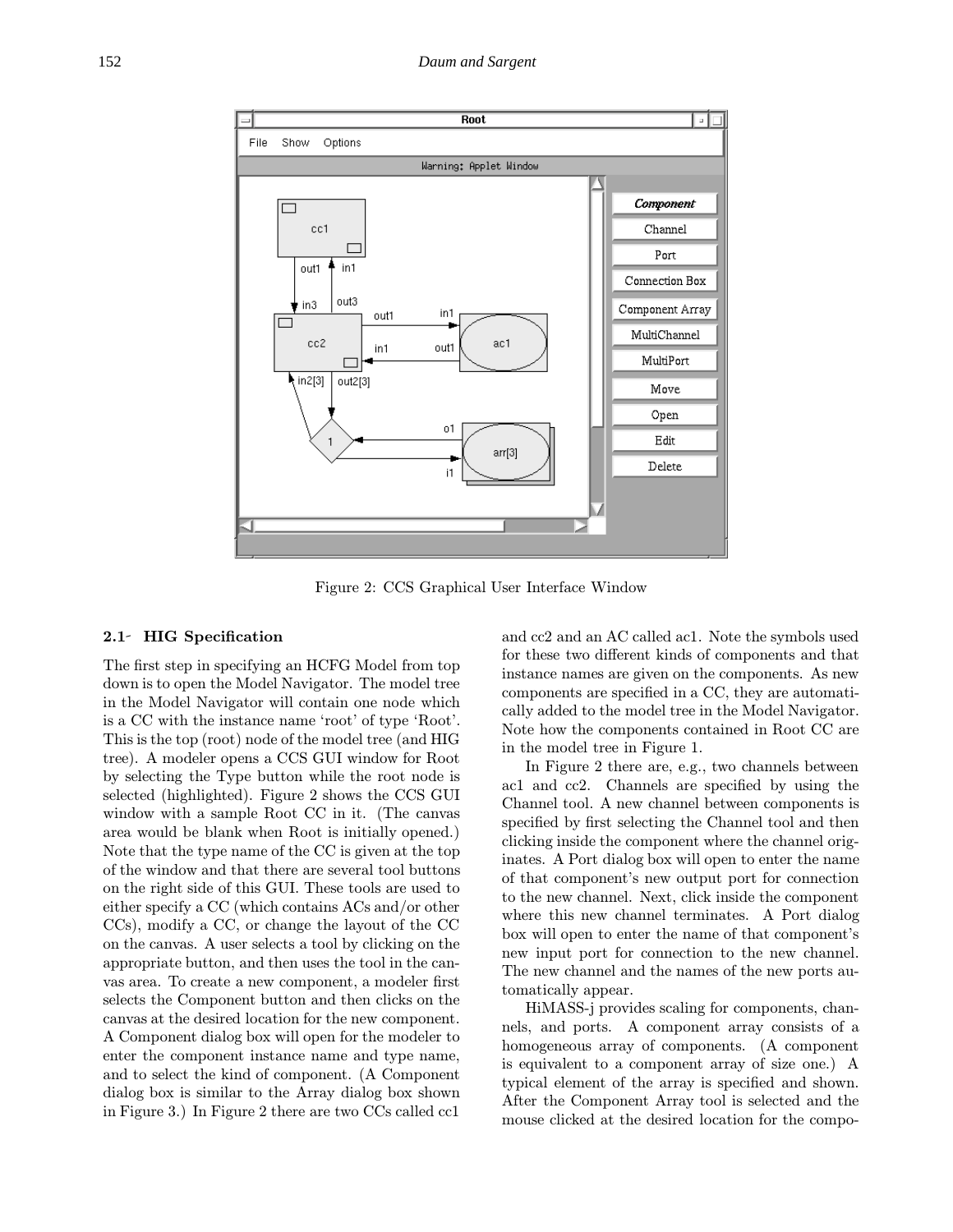nent array on the canvas, the Array dialog box shown in Figure 3 opens. A modeler selects the kind of component that the array has and enters the array's instance name, type name, and either a numerical value or a variable whose value is specified in the EF for the array size in the dialog box. In Figure 2 there is an array containing 3 ACs called arr. Note that the array symbol indicates whether the components are ACs or CCs and that the size of the array is given with the instance name. As new arrays are specified, they are automatically added to the model tree. Multichannels are arrays (or bundles) of channels that have their size specified by a modeler and are created similarly to channels. The major differences are that multichannels are connected to multiports and that their size must be specified in the MultiPort dialog box.



Figure 3: Array Dialog Box

Because model elements in a HIG can be of different sizes, not all channels between model elements can be clearly represented using a purely graphical notation. A "connection box" that is represented by a diamond can be used to connect channels and multichannels of different sizes to model elements. A Connection Box tool is provided to specify connection boxes on the canvas similar to how components are specified. The major difference is that a connection box is automatically given a numerical name and thus no dialog box is needed to specify a name. A Connection Box dialog box (obtained by using the Edit button) is used to make the connections of the channels entering and leaving a connection box. The ports that the channels entering and leaving the connection box are connected to are automatically given by HiMASS-j, and it is straightforward and simple to make the appropriate connections. In Figure 2 note the connection box named 1, the multichannels of size 3 between the multiports of CC cc2 and the connection box, and the channels between the (three) elements of the array arr and the connection box.

The purpose of the Port and MultiPort tools is to specify ports and multiports when specifying model elements bottom up instead of top down. The Move, Delete, and Edit tools provide the common editing capabilities. The Open tool opens up a GUI window of the model element's type to either view or specify that model element. If the model element is a CC, then a CCS window is opened; otherwise a MCS window is opened.

If a CCS window is opened for a CC other then the top CC, then the ports for that CC are shown. (The top CC has no ports.) For example, the canvas area of a CCS window for a sample CC of CoC (which is the type for the CC instance cc1 of Root) is shown in Figure 4. If no components had yet been specified for CoC, then only the input port in1 and output port out1 would be shown. In top down modeling these ports (with their names) would have been specified in an instance of the CC in the CCS window; e.g., the ports of CoC were specified in the instance cc1 in the CC Root. Note that the components in CoC are in the model tree in Figure 1.



Figure 4: Internal View of a CC

# 2.2 HCFG Specifications

The MCSs in HCFGs are specified in HiMASS-j by using a MCS GUI window and dialog boxes. To specify an HCFG top down, the modeler first opens a MCS window for the top MCS of an HCFG for an AC. This is accomplished by either (a) using the Model Navigator to select the appropriate AC and then clicking on the Type button, or (b) using the Open tool on the appropriate AC in a CCS GUI window. Figure 5 shows the MCS GUI window containing a sample top MCS for the AC AtC.

One can readily see that there are a set of tool buttons on the right side of the MCS window. The Control State and MCS tools are used to specify CSs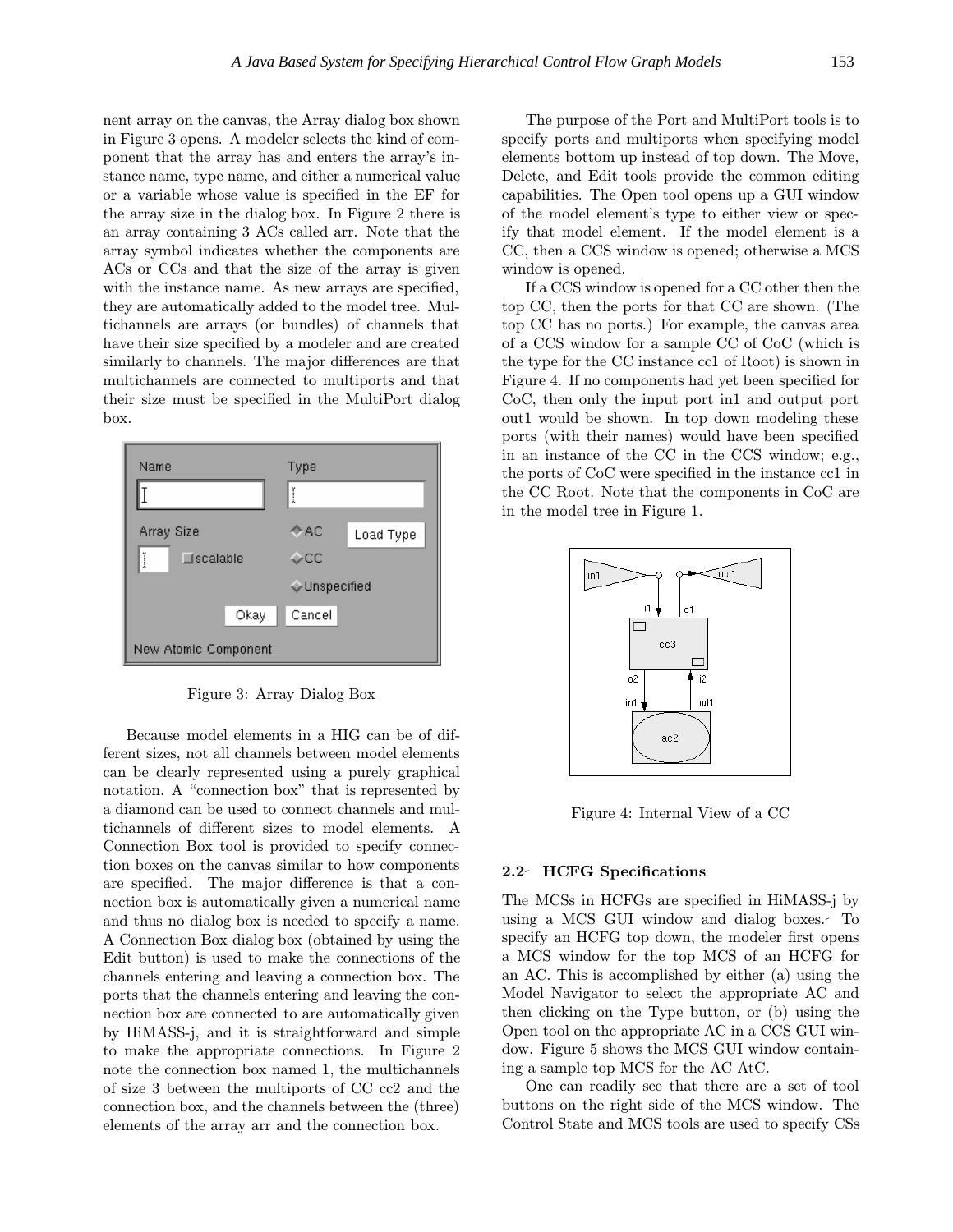

Figure 5: MCS Graphical User Interface Window

and MCSs. In Figure 5 there are 3 CSs (S1, S2, and S3) and two MCSs (mcs1 and mcs2). These tools operate similar to the Component tool in the CCS window. New MCSs are automatically put into the model tree as they are specified. Note the MCSs mcs1 and mcs2 in the model tree in Figure 1. (The MSC AtC is not shown in Figure 1 since this is the top MCS of the AC AtC and thus the internal view of this AC.)

The Edge tool operates similar to the Channel tool. If the (new) edge being specified starts at a MCS, a Pin dialog box opens when the MCS is clicked asking for the name of the (new) pin that the (new) edge will be connected to. If this edge terminates on a CS, then the edge appears when that CS is clicked, and if the edge terminates on a MCS, then a Pin dialog box opens when that MCS is clicked to specify the pin name prior to the edge appearing. (See the edges leaving MCS mcs1 and the names of the pins of MCS mcs1 in Figure 5.) If the edge specified starts at a CS, then an Edge dialog box opens. The Edge dialog box, shown in Figure 6, provides for several entries and selections. A modeler first selects the edge condition for the type of edge being specified. If a TimeEdge or a BoolEdge is selected, then the name of the time delay function or boolean function is entered into the top input box. If a PortEdge

is selected, then the associated port is selected from the list of input ports given in the second input box (or added if building from bottom up). The name of the event routine is given in the third input box and the edge priority is given in the bottom input box. (A TrueEdge is a BoolEdge that is always true and a null Event is an event that does nothing and these can be specified by clicking on the appropriate button.) See the edges leaving the CSs in Figure 5. Note that the edge attributes are given in an attribute box located near each edge. The top entry in each edge attribute box gives the edge priority, the second entry gives either the time delay function, the boolean function, or the input port name depending on the kind of edge, and the last entry gives the name of the event routine. In Figure 5, the two edges leaving CS S1 are TimeEdges, the edge going from CS S2 to mcs1 is a BoolEdge, and the edge going from CS S2 to CS S3 is a PortEdge.

To specify a time delay function, a boolean function, or an event routine, one first selects the Edit tool and then selects the desired entry in an edge attribute box. A dialog box for that entity will then open. See Figure 7 for the Event dialog box, which contains a sample event for event ev1 of AtC (Figure 5). The event ev1, which is for a PortEdge, receives the message waiting at input port in1, stores the message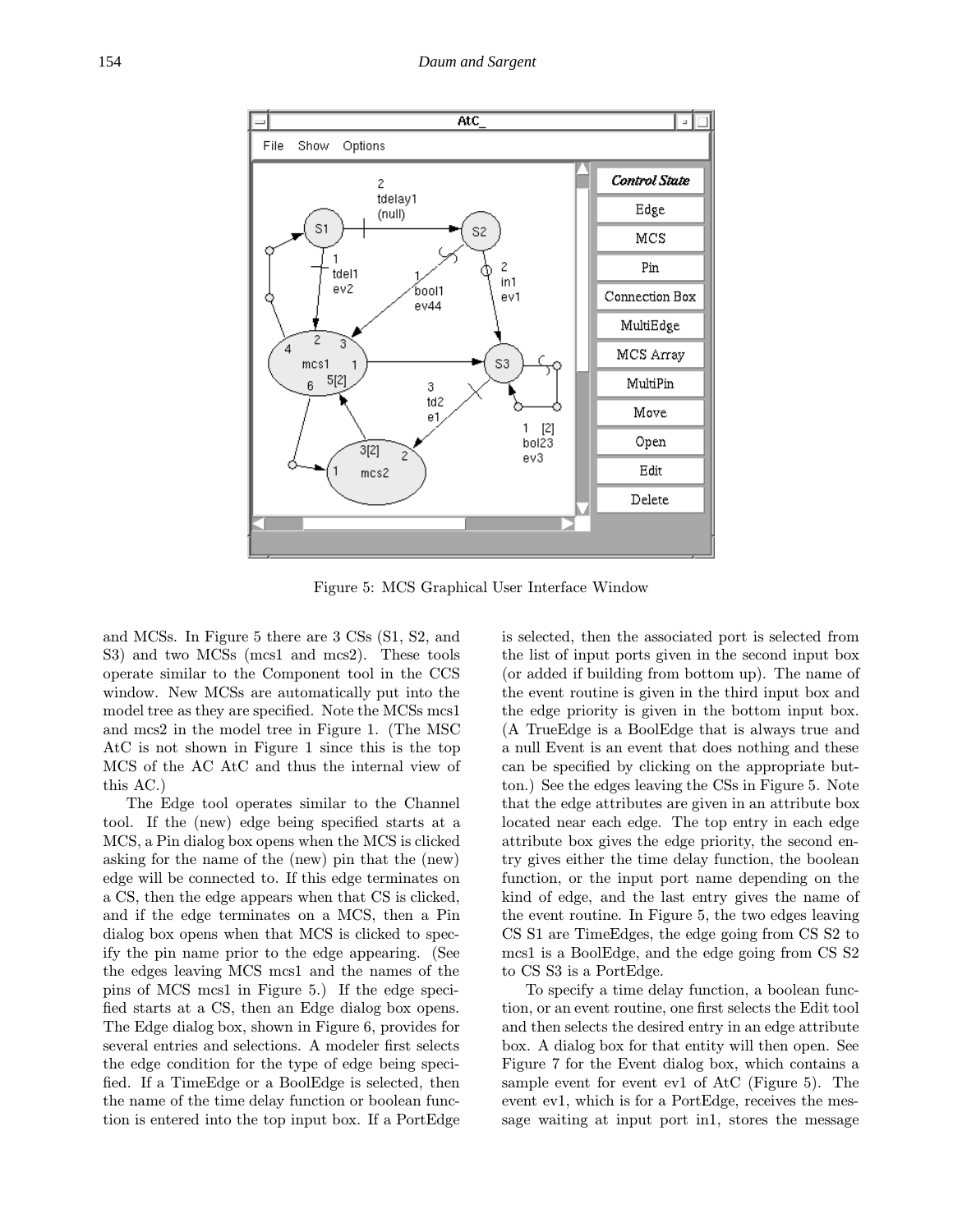| Warning: Applet Window  |                  |      |
|-------------------------|------------------|------|
| Edge Condition:         |                  | Load |
| TimeDelayEdge           |                  |      |
| ◆ BoolEdge              | <b>□TrueEdge</b> |      |
| PortEdge                |                  | New  |
| Edge Event: Jnull Event | L                | Load |
| Edge Priority:          | Ľ                |      |
| Cancel <br>Okay         |                  |      |

Figure 6: Edge Dialog Box

timestamp in the trace file, and sends the message to output port out1. Helper functions are provided to assist in the specification of events and these are the buttons on the right side of the dialog box. (Examples of functions and event routines are given in Daum (1997), which is a companion paper to this paper.)

HiMASS-j provides scaling for edges, MCSs, and Pins. A multiedge is an indexed array of edges. There are two multiedges in Figure 5. One connects between multipins on MCS mcs2 and MCS mcs1, and is size 2. The other multiedge is from CS S3 back to itself, and is also size 2. Note that the size of multiedges leaving CSs are given in square brackets in the attribute box. (The edge attributes of multiedges leaving CSs are also indexed.) A MCS array is a homogeneous array of MSCs similar to a component array. Connection boxes are also available for connecting multiedges.

The purpose of the Pin and MultiPin tools is to specify pins and multipins when specifying model elements bottom up instead of top down. The Move, Delete, and Edit tools provide the common editing capabilities. The Open tool opens up a GUI window of a MCS.

### 2.3- Experimental Frame

HiMASS-j currently provides EF support for specifying the initial CSs of the ACs, the initial values of the instance and type variables, the sizes of the arrays of model elements that use variable scaling, and the types of model elements at runtime which allows the



Figure 7: Event Dialog Box

model structure to be changed. These specifications are aided by dialog boxes and require no programming. A modeler can specify default values for all of these EF parameters.

### 3- HiMASS-j SOFTWARE

HiMASS-j is an object oriented software system written entirely in Java (Arnold and Gosling 1996). It has been developed and tested on both SUN workstations running Solaris and Pentium based personal computers running Linux and Windows 95. Due to the platform independent nature of Java, HiMASS-j can run without the need to recompile on a wide variety of machines, including several Unix architectures and Apple Macintosh computers. Hi-MASS-j makes extensive use of object-oriented programming features supported by Java such as encapsulation, inheritance, polymorphism, and overloading, and specific Java features such as serialization and platform independence.

HI-MASS-j was implemented using the SUN Java Development Kit (JDK) version 1.1.2, available from http://java.sun.com, and the Java Generic Library (JGL). JGL is currently free and available at http://www.objectspace.com/jgl.

A user of HI-MASS-j needs to be familiar with modeling using the HCFG Model paradigm and a basic understanding of the Java syntax. HiMASS-j can be run with any JDK 1.1.2 or newer compatible Java enabled web browser that connects to our site at http://www.cat.syr.edu/~srg/. Alternatively, HIMASS-j can be downloaded from the above site and run with any JDK 1.1.2 or newer compatible Java development system that includes a Java compiler, such as the SUN JDK.

## 3.1- Design

HI-MASS-j includes over 800 kilobytes of sources in over 160 Java classes in three packages (Arnold and Gosling 1996). Package srg.himass.vim contains the portion of HiMASS-j used for specifying a HCFG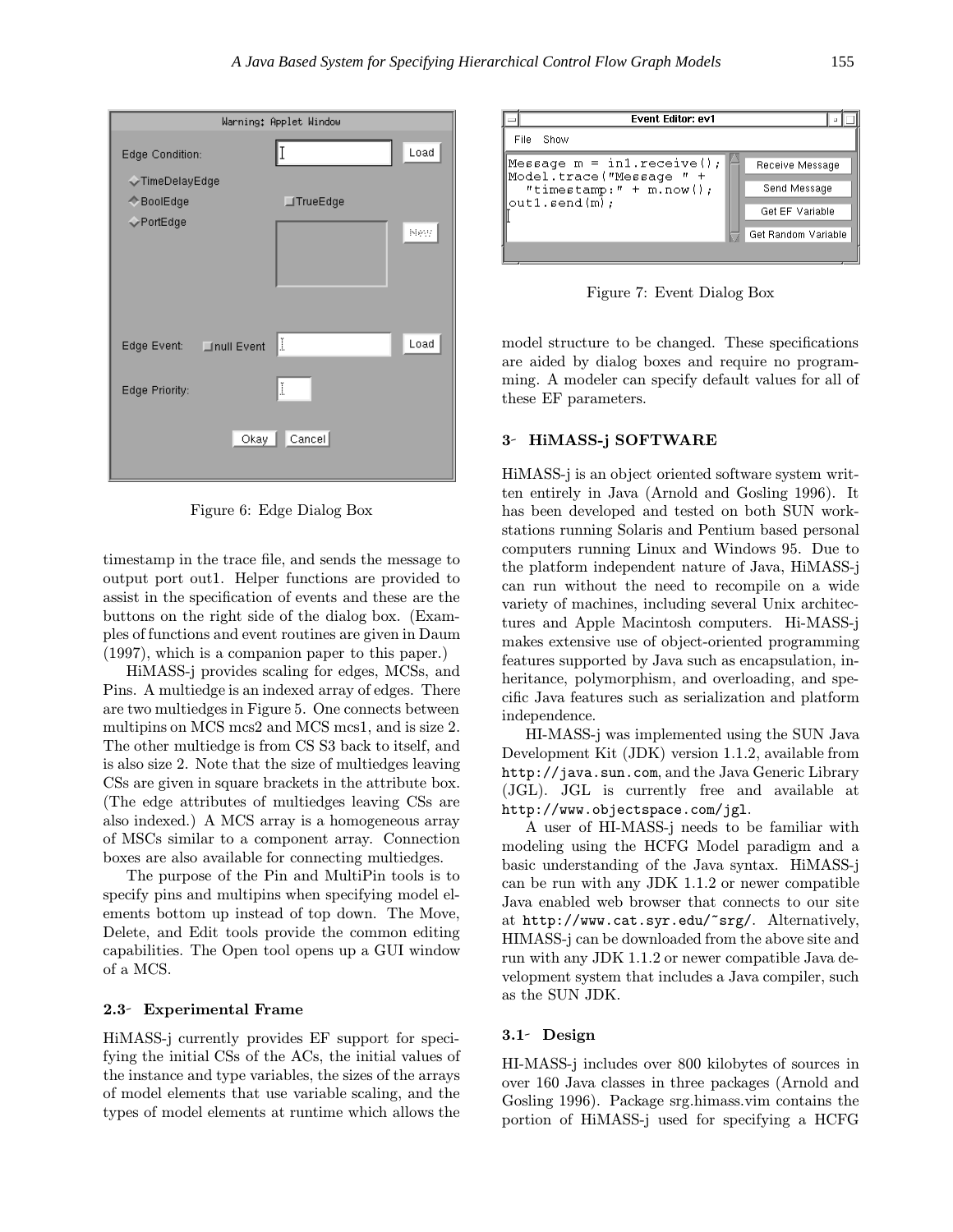Model via VIM, package srg.himass.sim contains the simulator, and package srg.util contains various utility classes.

The design of the VIM part of HiMASS-j follows (somewhat freely) the Model-Viewer-Controller (MVC) paradigm (Gamma et al. 1995). A Model is the logical representation of an object. In HiMASS-j, a Model contains the information that will be needed by the simulator. A Viewer is the visual representation of a Model. Viewers in HiMASS-j are, e.g., the CCS canvas and the ellipse representing a MCS instance. Controllers register changes in a Viewer, such as a mouse click, and modify the corresponding Model accordingly. Java's new Delegation Event Model that was introduced with JDK 1.1 supports this approach.

HiMASS-j makes an important distinction between instances and types of model elements (e.g. CCs, ACs, and MCSs) in the HCFG Model paradigm as discussed in Section 2. In this section we will refer to these as Element Type and Element Instance. Recall that every Element Instance has exactly one type that describes it and that an Element Type can have many Element Instances (which provides for reuse).

The HiMASS-j design combines the MVC paradigm and the Element Type/Instance distinction. In using VIM, a modeler interacts with Element Instance Viewers and Element Type Viewers. Clicking the mouse, e.g., in a CC, will cause the Component Instance Viewer (CompIV) to generate an event that will be delivered to the Component Instance Controller (CompIC). The CompIC takes the appropriate action (e.g., add a port) and notifies the Component Instance Model (CompIM) which in turn changes its state, changes the CompIV to visually represent the change, and notifies the Component Type Model (CompTM). The CompTM then changes state (e.g., adds an external port), visualizes the change in the Component Type Viewer (CompTV) which the modeler sees as the CC canvas, and notifies its other Instances to update their Viewers as well. Figure 8 shows part of the relationship among Component Instance and Type Viewers, Controllers, and Models.

Element Type Models and the model files used by the simulator are closely related but not identical. An Element Type Model contains all the information that is necessary to completely specify this element. However, this information can not be used directly by the simulator. The method body of an event routine, e.g., is saved as a String by an Event Model Type. To be understood by the simulator as actual code, it has to be written to a file, compiled into binary code, and then loaded.

When a modeler saves a model, all Element Models are written into files (serialized) along with their



Figure 8: Component Instance and Type Models, Viewers, and Controllers

Viewers. When the model is reloaded, new objects of the various Model Type and Instance classes will be created and initialized with the saved fields that specify the different elements. When the executable model is generated, HiMASS-j generates a new Java class for each Element Model Type of the model: Strings describing event routines, time and boolean conditions become actual functions that can be executed, Strings representing Type names become part of the new class name, etc.

The produced Java class files are thus independent of the VIM part of HiMASS and can be executed by any software that implements a simulator for HCFG Models and that accepts condition and event routines specified in Java syntax.

## 3.2 Edge Conditions and Event Routines

A modeler can specify the HIG and HCFGs of a model by VIM. The HiMASS-j system uses the information provided to the GUI to automatically generate Java classes that the simulator uses to initialize and execute the model. No knowledge of a programming language is required for this. However, there is no way to use VIM to specify the different edge conditions and event routines used in models. Method bodies, i.e. the code of time and boolean functions and event routines, must be specified by text. Since the simulator is implemented in Java, it makes sense to specify the method bodies of condition functions and event routines in Java as well and that is what is implemented in HiMASS-j.

The specification of condition functions and event routines is aided by helper functions, such as for sending and receiving messages, declaring and retrieving variables, and creating pseudo random numbers. Since helper functions print their outputs in the Event and Condition dialog box windows, the modeler can modify this code as required. Figure 7 shows a sim